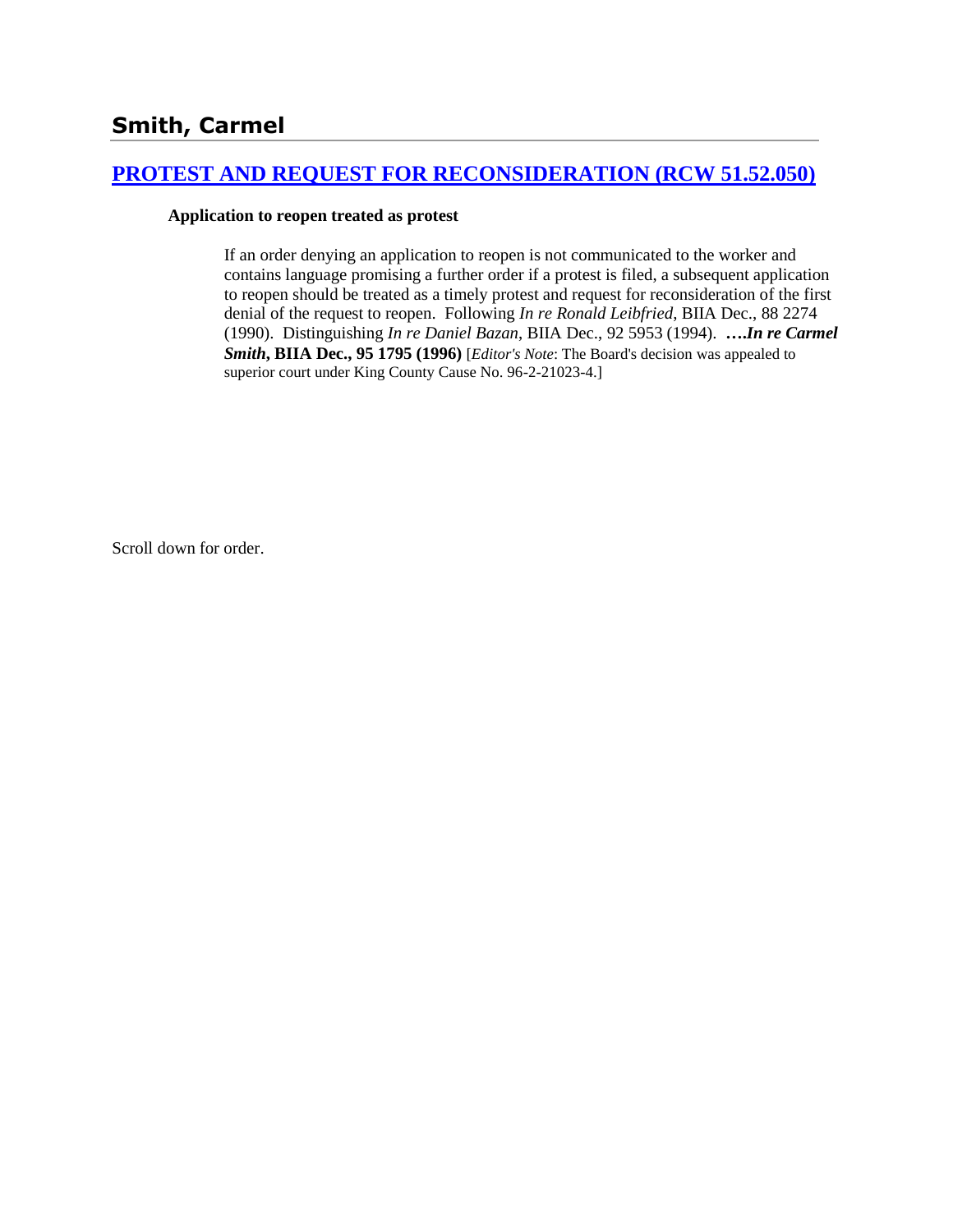## **BEFORE THE BOARD OF INDUSTRIAL INSURANCE APPEALS STATE OF WASHINGTON**

**)**

**IN RE: CARMEL D**. **SMITH ) DOCKET NO. 95 1795 & 95 2197**

**CLAIM NO. S-663875 ) DECISION AND ORDER** 

Claimant, Carmel D. Smith, by Michael B. Markham

Self-Insured Employer, The Boeing Company, by Law Office of Gary D. Keehn, per Gary D. Keehn

The claimant, Carmel D. Smith, filed an appeal with the Board of Industrial Insurance Appeals on March 24, 1995, from orders of the Department of Labor and Industries dated January 23, 1995 and January 24, 1995. The order dated January 24, 1995, and assigned Docket No. 95 1795, affirmed an order dated March 22, 1994, that stated that the reopening of the claim was rejected and found that provisional time loss had been paid from December 26, 1993 to February 28, 1994, and requested the claimant to pay back, to the self-insured employer, \$3,430.05. The order dated January 23, 1995, affirmed a Department order dated February 16, 1994, that denied the claimant's request that her claim be reopened. **REMANDED**.

### **DECISION**

Pursuant to RCW 51.52.104 and RCW 51.52.106, this matter is before the Board for review and decision on a timely Petition for Review filed by the self-insured employer to a Proposed Decision and Order issued on March 18, 1996, in which the order of the Department dated January 23, 1995 and January 24, 1995, was dismissed.

The Board has reviewed the evidentiary rulings in the record of proceedings and finds that no prejudicial error was committed and the rulings are affirmed.

The Proposed Decision and Order remands this case to the Department for communication of a March 26, 1990 closing in accordance with our decision *In re Daniel Bazan,* BIIA Dec., 92 5953 (1994). We have granted review because we find that this case is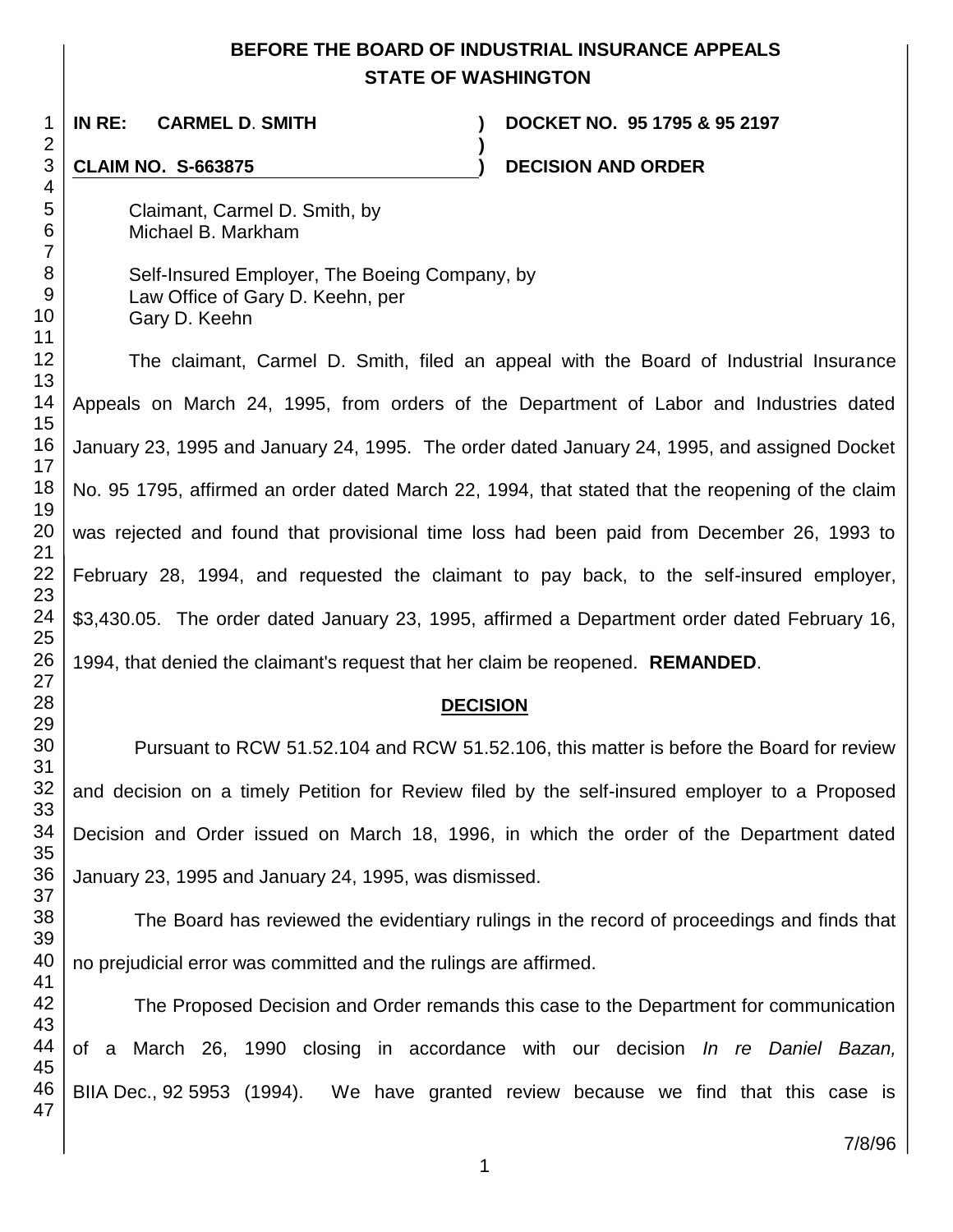distinguishable from *Bazan,* and the rule of law that applies is that enunciated in our decision *In re Ronald K. Leibfried*, BIIA Dec., 88 2274 (1990).

We will first address the facts that distinguish this appeal from *Bazan*. In *Bazan*, the claimant established in the record that he had never received communication of the Department order closing his claim. Indeed, establishing non-communication was the sole purpose for which he participated in the hearing process. Mr. Bazan wished to compel the Department to comply with the requirement of communicating the order to him at his address of record. Under those circumstances, there is no alternative but to compel the Department to effect communication, even though the most likely result would be a reiteration of the decision to close the claim and a new appeal to the Board on the merits of the closing order. However, we carefully distinguished Mr. Bazan's appeal from that line of cases in which the aggrieved party chose to go forward with the appeal even in light of non-communication.

> Some of the cases concern situations of, what might be termed, "cured communication" or "constructive communication", where the parties wished to proceed with trial and did so. The [*Bazan*] case before us is different from those cases in that: 1) communication did occur at some point; and 2) a party was allowed to proceed, after the communication. Rodriguez v. Dep't of Labor & Indus., 85 Wn.2d 949 (1975); In re Larry Lunyou, supra; In re Elmer P. Doney, BIIA Dec., 86 2762 (1987); In re Mollie L. McMillon, BIIA Dec., 22,173 (1966); and In re David P. Herring, BIIA Dec., 57,831 (1981). None of the cases required a party to proceed in the circumstances of non-communication. We, therefore, do not believe Mr. Bazan was properly required to try the case on the merits at the time of the hearing.

*Bazan* at 6.

In the current appeal, our industrial appeals judge concluded that *Bazan* mandated a remand to the Department in *every* case in which a party establishes non-communication of a Department order. If, in fact, the party who is aggrieved by the order stipulates to a communication date or to "constructive" communication and wishes to proceed on the merits, the appeal may go forward. The judge must then consider the legal effect of the stipulated or constructive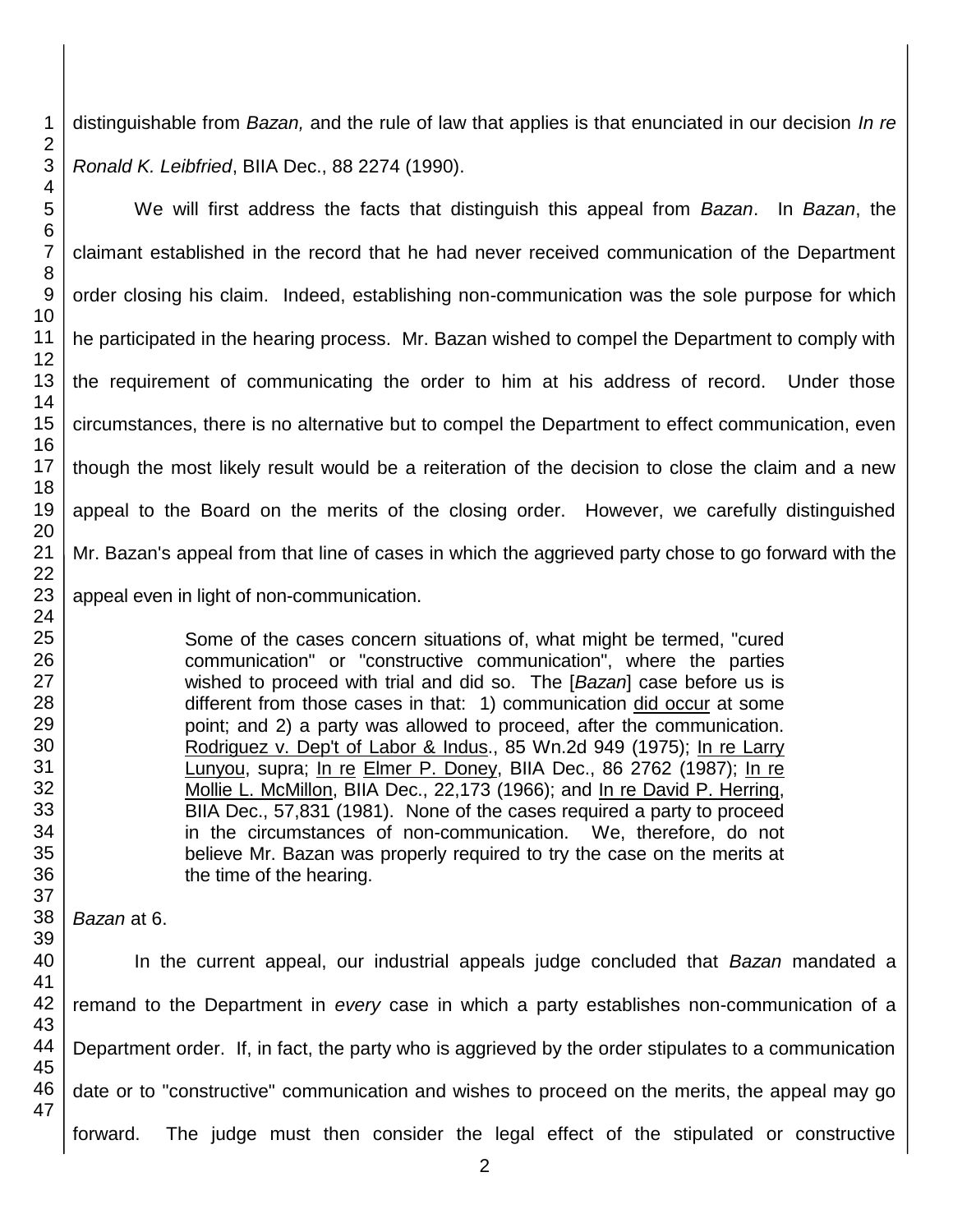communication. That issue leads us to a further discussion of what kind of action by the Department causes a party to be aggrieved.

In *Bazan*, we concluded that a party who has not received communication of an order is not aggrieved by the order itself, but is aggrieved by the Department's failure to properly communicate the order in compliance with RCW 51.52.050. While the lack of communication of the order may be one way in which a party can be aggrieved, it is not the only way. For example, a person who has been receiving time loss compensation may be aggrieved if the Department stops paying that benefit, even if the termination order is not communicated. The actual termination of benefits aggrieves the party. In the same way, a person whose entitlement to medical benefits is terminated is aggrieved even though the written order terminating benefits is not communicated. We addressed such a situation in *In re Ronald K. Leibfried.*

In *Leibfried*, the September 14, 1987 order closing the claim was not communicated to the claimant. On March 11, 1988, after learning of the closure from a third party, Mr. Leibfried filed a reopening application with the Department. The actual closing order was communicated to the claimant after he filed an appeal with this Board. On petition for review to the Board, we determined that the March 11, 1988, reopening application should be construed as a protest to the September 1987 closing order, that required that the Department issue a further appealable order.

> It is clear that the application for reopening filed on claimant's behalf on March 3, 1988, was filed in order to notify the Department of his need for continued treatment. The application therefore constituted a timely protest to the Department order of September 14, 1987, which closed the claim.

However, the September 14, 1987 Department order contained language indicating that the Department would issue a further appealable order upon receipt of a protest. The filing of the protest automatically set the September 14, 1987 order aside and held it in abeyance. The Department must investigate further and enter another determinative order*.* In re Santos Alonzo, BIIA Dec., 56,833 (1981).

*Leibfried* at 4.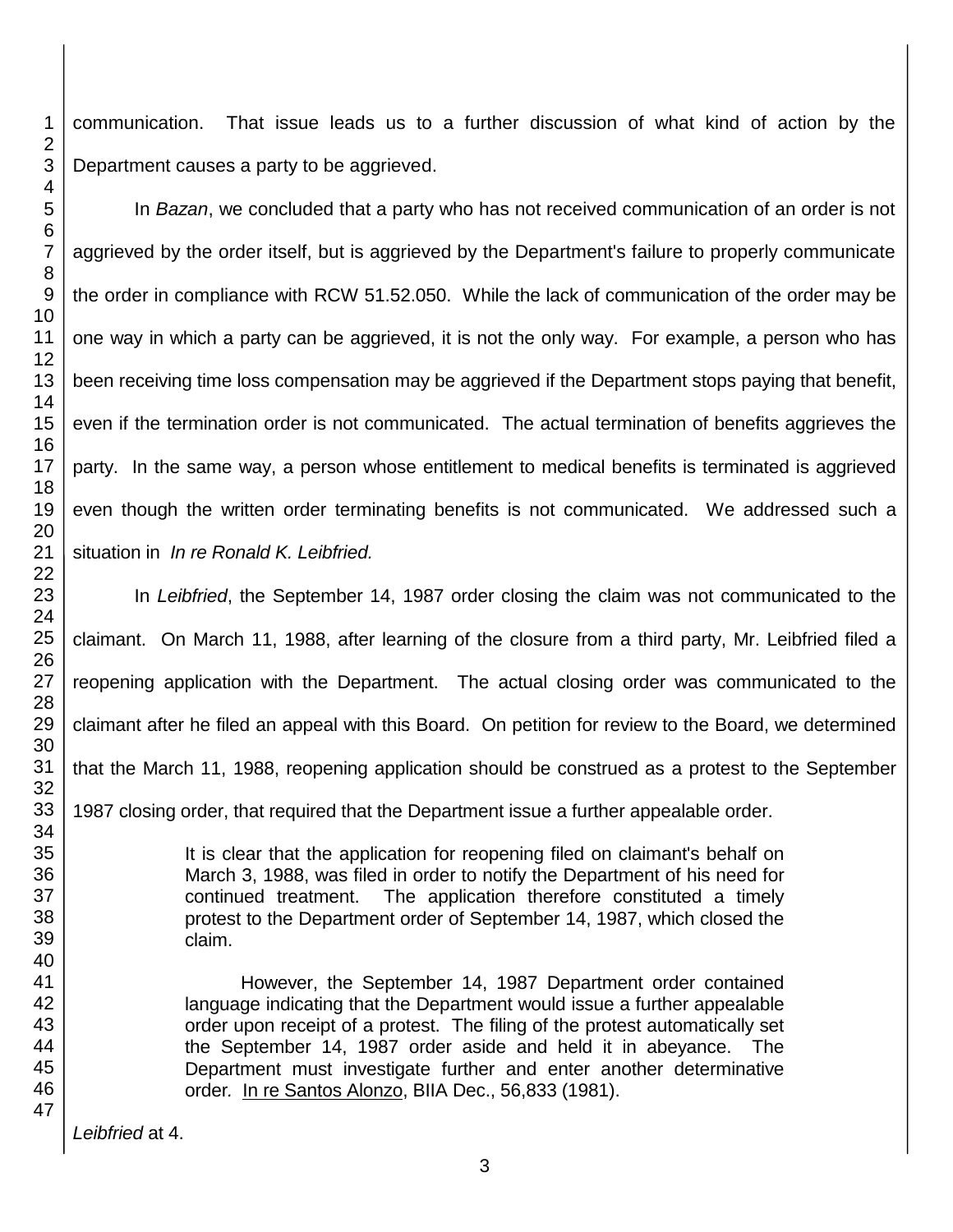We went on to consider the issue of whether a Department order ruling on a reopening

application can be considered a further determinative order where the result was denial of further

benefits.

The Industrial Appeals Judge construed the May 11, 1988 Department order (which denied the reopening application) as an order issued in response to the protest of March 3, 1988. He interpreted the May 11, 1988 order as adhering to the provisions of the September 14, 1987 closing order. We disagree. In issuing the May 11, 1988 order, the Department adhered to the provisions of a Department order of April 7, 1988, which denied the application to reopen for aggravation of condition. In doing so, the Department determined that there had been no objective worsening of the claimant's condition since the previous order issued by the Department on September 14, 1987. However, because the September 14, 1987 order never became final, the aggravation issue was not properly before the Department. Reid v. Dep't of Labor & Indus., 1 Wn.2d 430 (1939). Furthermore, there is a substantial difference between determining the need for further treatment in a claim prior to initial final closure, and determining whether there has been an aggravation of the condition since previous closure, as required by our aggravation statute. It is the former issue, not the latter, which must be decided by the Department. Our jurisdiction is limited to those issues actually determined by the Department. In re Ronald F. Holstrom, BIIA Dec., 70,033 (1986).

*Leibfried* at 4-5.

In the present appeal, Ms. Smith's claim was closed by Department order dated January 11, 1989. At that time she was represented by an attorney, Edwin Stone. On February 23, 1990, Ms. Smith filed a reopening application bearing her home address as her address of record. This served to put the Department on notice that she was pursuing reopening on a pro se basis. The Department overlooked this information and mailed the March 26, 1990 order denying benefits to the office of her former attorney.<sup>1</sup> We are satisfied with the hearing judge's determination that Ms. Smith's first knowledge of the March 26, 1990 deny order came from her review of the self-insured employer's records that she received in October 1995. Although Ms. Smith was represented by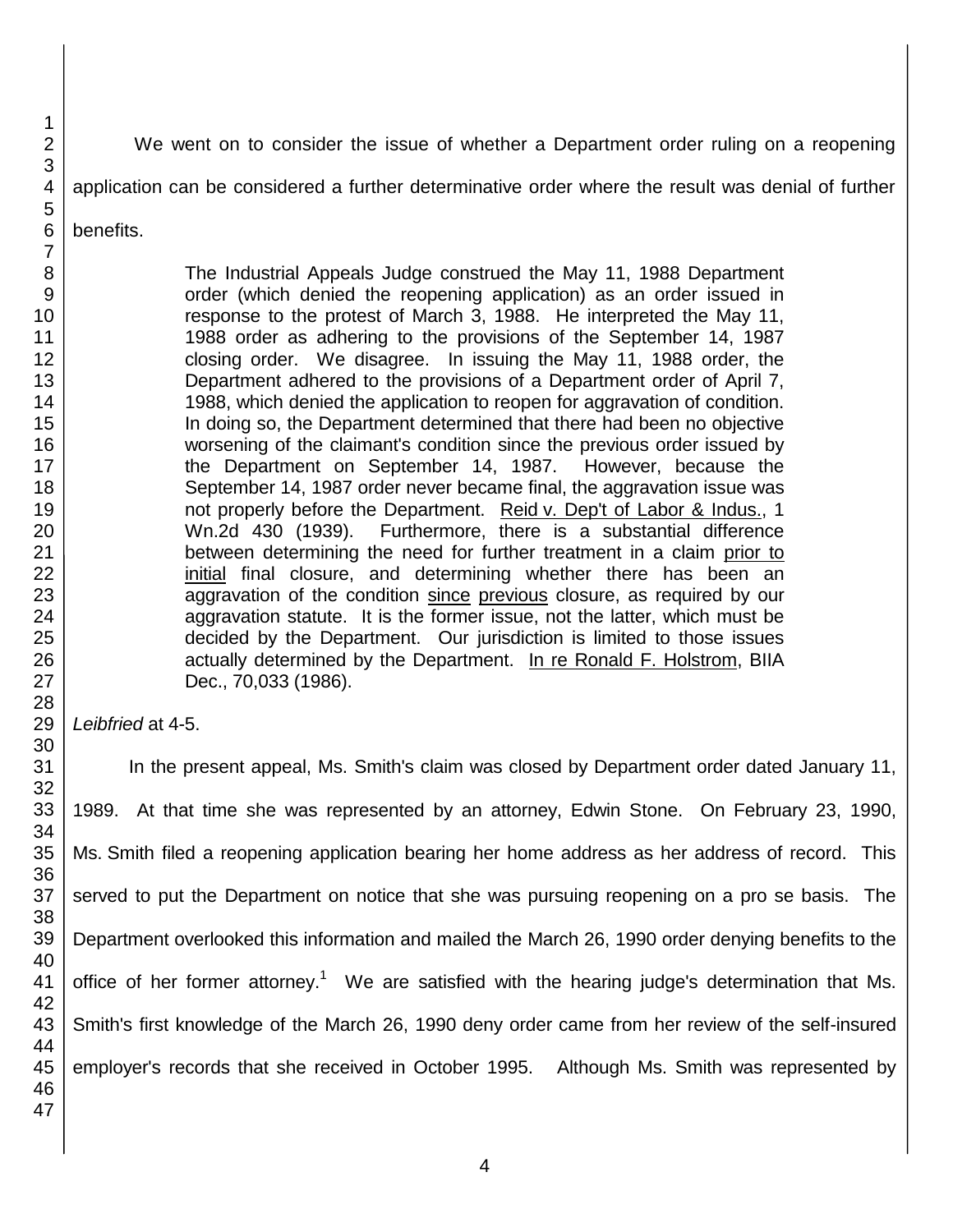Attorney Lynn Greiner after she filed her second reopening application, there is no evidence that that attorney was aware of the March 26, 1990 order or that Ms. Smith had access to a microfiche reader when she obtained the files from Attorney Greiner's office in January 1995.

A review of the Department microfiche in the present appeal pursuant to the holding of *In re Mildred Holzerland*, BIIA Dec., 15,729 (1965), reveals that the Department order of March 26, 1990, promised a further appealable order if a timely protest was filed. Although the Department considered the issue of worsening in both the order of March 26, 1990, and the order of February 16, 1994, the Department considered that issue in the context of different time periods. The order of March 26, 1990, covered the period from January 11, 1989 through March 26, 1990. As the Department was unaware the latter order had not been communicated, March 26, 1990 must have served as the first terminal date when the Department considered the reopening application filed on January 13, 1994. Therefore, the Department did not consider the first thirteen months of the aggravation period when issuing the February 16, 1994 order.

The proposed decision to remand the claim to the Department for re-communication of the March 26, 1990 order was not based on Ms. Smith's expressed desire to reach that outcome, but rather on the hearing judge's interpretation of *Bazan*. 1/26/96 Tr., at 3-4. There is no indication in the record that all parties were not willing to proceed on the merits of the appeal. We could remand the appeal to the hearing process to make a specific inquiry, but because of the *Alonzo* problem noted above, even if the parties do wish to proceed, the result would still be a remand to the Department for the issuance of a further appealable order. In the interest of judicial economy, the claim should be remanded to the Department for reconsideration of any worsening of Ms. Smith's industrially-related condition for the period beginning January 11, 1989, and the issuance of a further determinative order.

- <sup>1</sup> Interestingly, later correspondence from the Department, after Ms. Smith filed a second reopening application bearing only
	-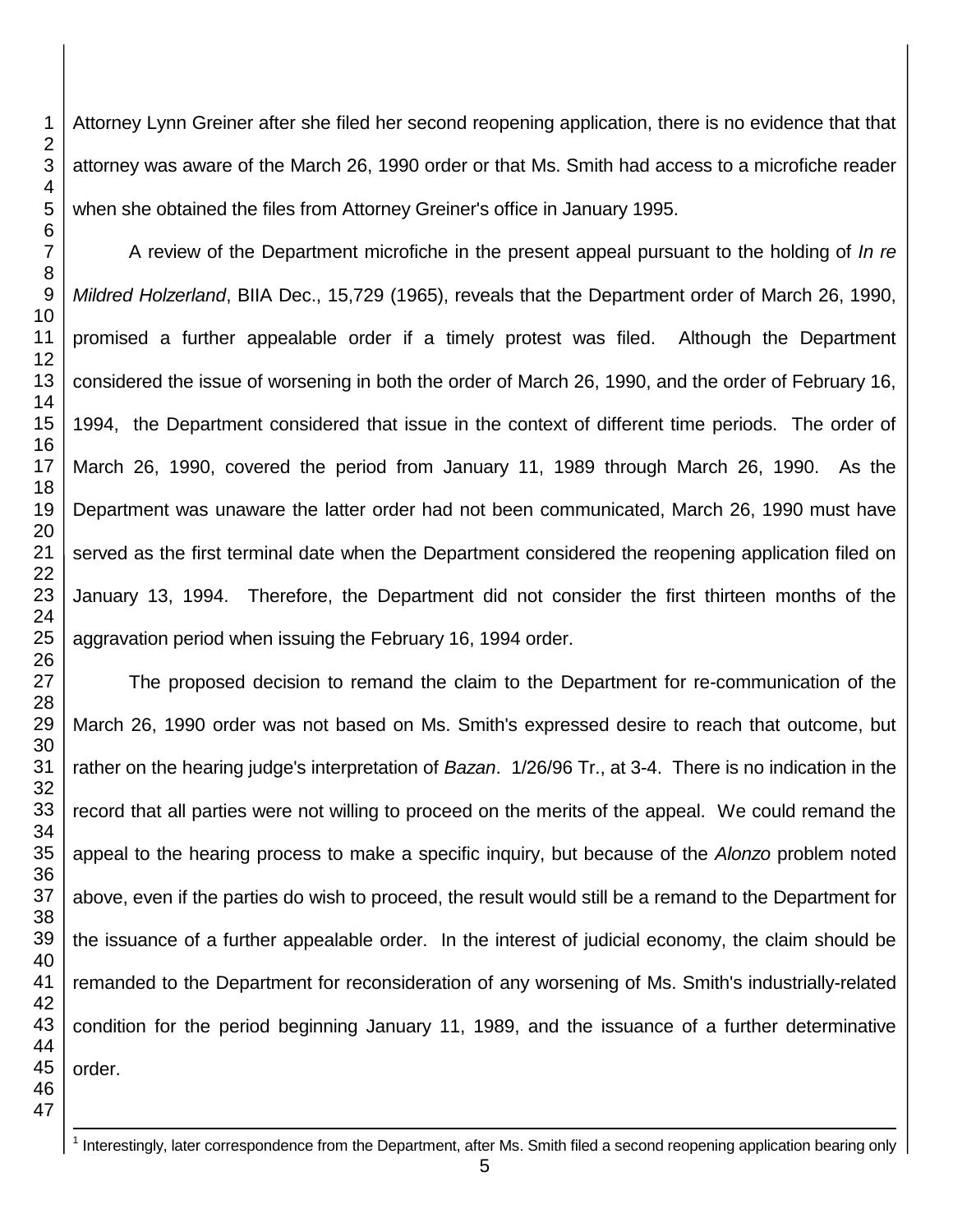### **FINDINGS OF FACT**

1. On December 10, 1985, the claimant, Carmel Smith, filed an application for benefits with the Department of Labor and Industries alleging that she sustained an industrial injury on November 14, 1985, during the course of her employment with the Boeing Company.

The claim was accepted and benefits paid. On February 1, 1988, the Department issued an order closing the claim without an award for permanent partial disability. This order was protested within sixty days by the claimant and on March 8, 1988, the Department issued an order holding the closing order in abeyance.

On January 11, 1989, the Department issued an order adhering to the February 1, 1988 order.

On February 23, 1990, the claimant filed an application to reopen her claim with the Department of Labor and Industries. On March 26, 1990, the Department issued an order denying the reopening application.

On January 13, 1994, the claimant filed an application to reopen her claim. On February 16, 1994, the Department issued an order denying the application. On March 22, 1994, the Department issued an order demanding that the claimant repay, to the self-insured employer, \$3,430.05, that she received as provisional time loss compensation. Both orders were protested by the claimant within sixty days. The February 16, 1994 order was held in abeyance on August 4, 1994, and the March 22, 1994 order was held in abeyance on November 2, 1994.

On January 23, 1995, the Department issued an order affirming the February 16, 1994 order. On January 24, 1995, the Department issued an order affirming the Department order dated March 22, 1994. The claimant filed appeals from these orders with the Board of Industrial Insurance Appeals on March 24, 1995. On April 20, 1995, the Board issued orders extending time to act on the appeals an additional ten days. On April 24, 1995, the Board issued orders granting the appeals and assigning them Docket Nos. 95 1795 and 95 2197 and ordering that further proceedings be held.

2. Mr. Edwin Stone had previously represented Ms. Smith during the administration of her claim, but she had not retained him past the January 11, 1998 closure. The reopening application she filed on February 23, 1990, informed the Department of her mailing address. The Department order dated March 26, 1990, was mailed to the claimant in care of Mr. Stone. Mr. Stone did not forward the order to

 $\overline{a}$ her home address, was properly directed to her at that address.

1 2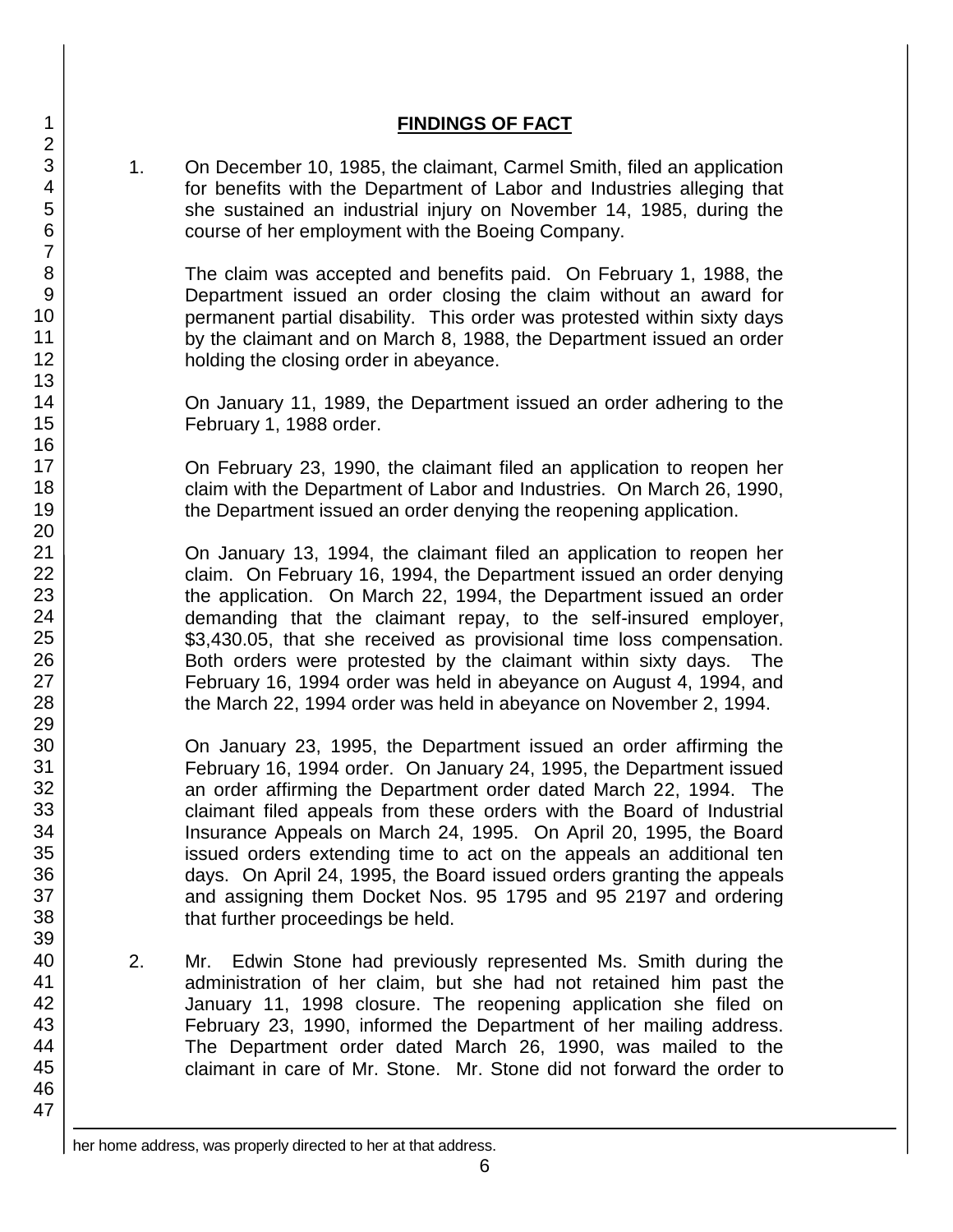Ms. Smith and she never received the order from any other source before October 1995.

- 3. The Department order of March 26, 1990, contained language that informed the claimant that if she filed a timely protest from the order, the Department would issue a further determinative order.
- 4. The Department did not consider Ms. Smith's protest of the March 26, 1990 order, and did not issue a further determinative order in response to the protest.

### **CONCLUSIONS OF LAW**

- 1. The Board of Industrial Insurance Appeals has only that jurisdiction over the parties and the subject matter of this appeal, which allows the Board to dismiss the appeal and remand the matter to the Department.
- 2. Ms. Smith's January 13, 1994 reopening application constitutes a timely protest to the Department order of March 26, 1990. That protest automatically set aside the Department order of March 26, 1990, and held it in abeyance.